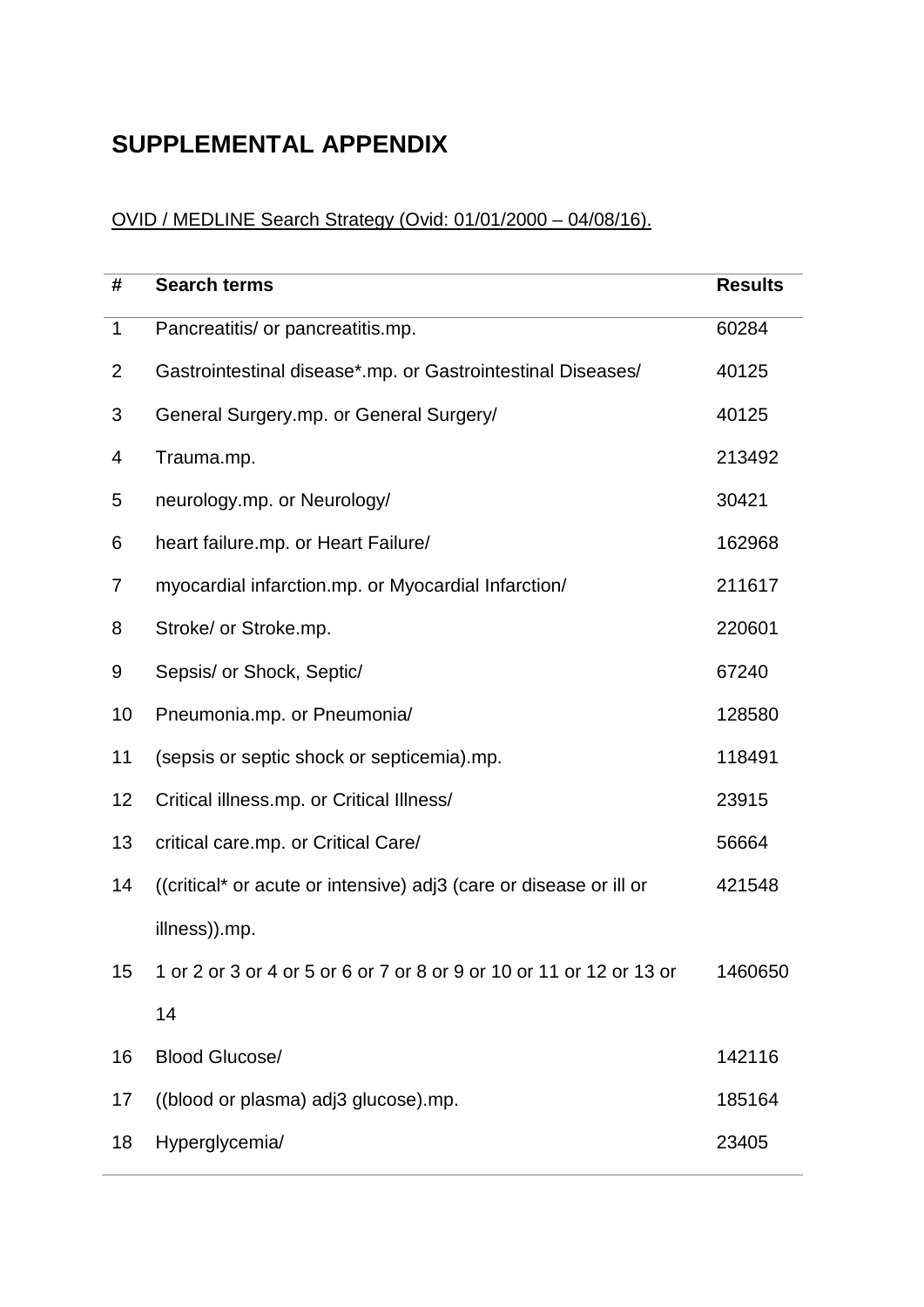| 19 | hyperglyc?emi*.mp.                                                | 57346   |
|----|-------------------------------------------------------------------|---------|
| 20 | 16 or 17 or 18 or 19                                              | 216926  |
| 21 | Diabetes Mellitus, Type 2/                                        | 101266  |
| 22 | ((type 2 or type ii) adj3 diabet*).mp.                            | 141247  |
| 23 | (TIIDM or T2DM).mp.                                               | 10992   |
| 24 | diabetes mellitus.mp. or Diabetes Mellitus/                       | 352164  |
| 25 | diabetes.mp.                                                      | 491980  |
| 26 | 21 or 22 or 23 or 24 or 25                                        | 493018  |
| 27 | <b>Cohort Studies/</b>                                            | 201290  |
| 28 | epidemiology.mp. or Epidemiology/                                 | 183148  |
| 29 | Retrospective Studies/                                            | 596830  |
| 30 | Follow-Up Studies/                                                | 556172  |
| 31 | <b>Prospective Studies/</b>                                       | 426004  |
| 32 | 27 or 28 or 29 or 30 or 31                                        | 1666932 |
| 33 | long term.mp.                                                     | 638530  |
| 34 | (predict* or subsequent or future or likelihood or predispose* or | 2262346 |
|    | newly diagnosed).mp.                                              |         |
| 35 | Risk.mp. or Risk/                                                 | 1930345 |
| 36 | (Inciden* or prognosis or outcome*).mp.                           | 2821889 |
| 37 | 33 or 34 or 35 or 36                                              | 5822000 |
| 38 | Hospital*.mp.                                                     | 1277800 |
| 39 | Hospitalization/ or Hospitalization.mp.                           | 153563  |
| 40 | ((unit* or department*) adj3 (intensive care or emergency)).mp.   | 174485  |
| 41 | 38 or 39 or 40                                                    | 1355887 |
| 42 | 15 and 20 and 26 and 32 and 37 and 41                             | 589     |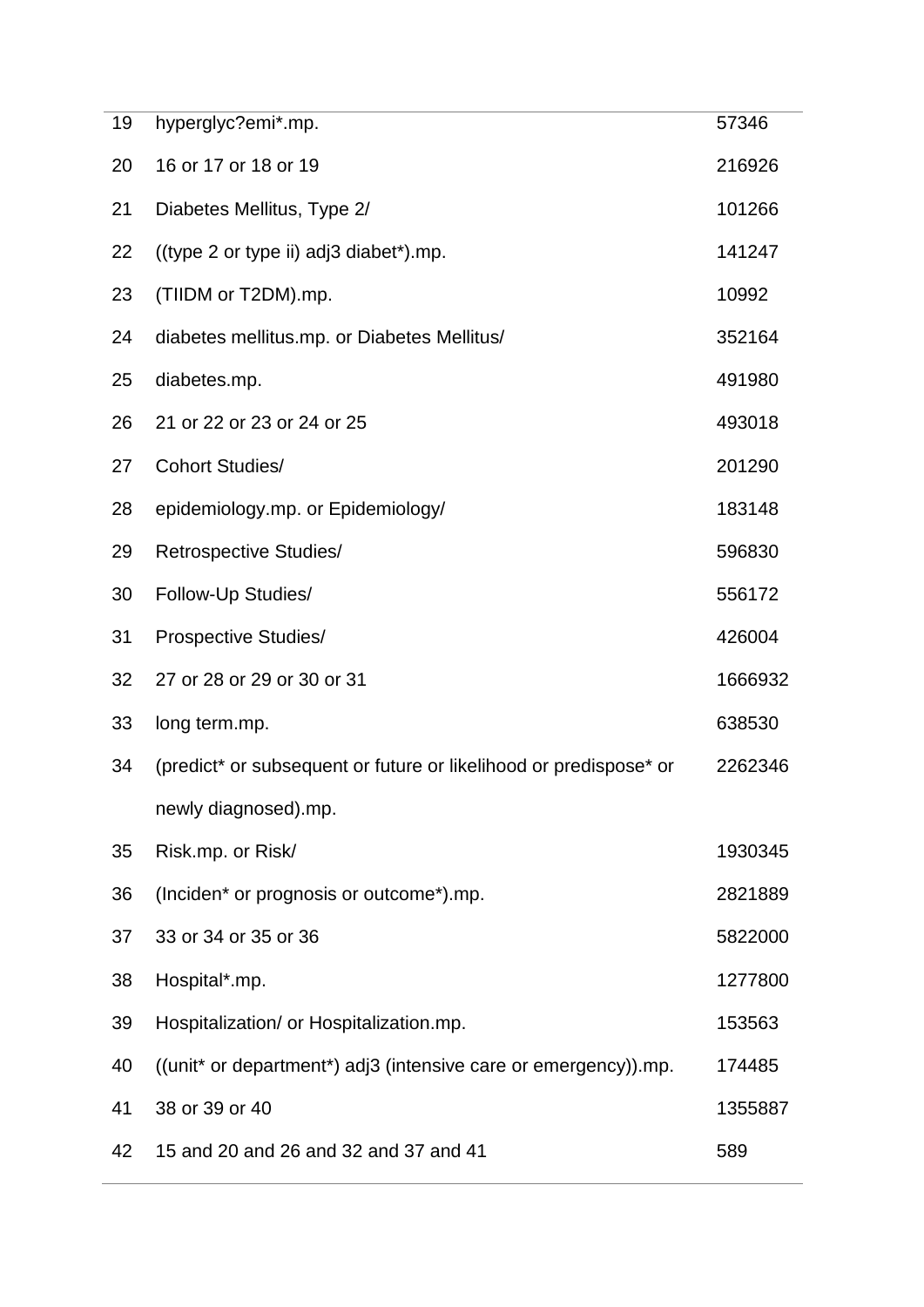limit 42 to (english language and humans and yr="2000 -Current" and "all adult (19 plus years)") 

## OVID / EMBASE Search Strategy (Ovid: 01/01/2000 – 04/08/16).

| #           | <b>Search terms</b>                                               | <b>Results</b> |
|-------------|-------------------------------------------------------------------|----------------|
| $\mathbf 1$ | hyperglycemia/                                                    | 71962          |
| 2           | hyperglyc?emi*.mp.                                                | 95726          |
| 3           | glucose blood level/                                              | 195560         |
| 4           | ((plasma or blood) adj3 glucose).mp.                              | 237208         |
| 5           | 1 or 2 or 3 or 4                                                  | 296044         |
| 6           | diabetes mellitus.mp. or diabetes mellitus/                       | 698594         |
| 7           | ((type 2 or type ii) adj3 diabet*).mp.                            | 156397         |
| 8           | (TIIDM or T2DM).mp.                                               | 20126          |
| 9           | diabetes.mp.                                                      | 786389         |
| 10          | non insulin dependent diabetes mellitus/ or non insulin dependent | 179897         |
|             | diabetes mellitus.mp.                                             |                |
| 11          | 6 or 7 or 8 or 9 or 10                                            | 787488         |
| 12          | pancreatitis/ or pancreatitis.mp.                                 | 89184          |
| 13          | gastrointestinal disease/ or gastrointestinal disease*.mp.        | 86807          |
| 14          | general surgery.mp. or general surgery/                           | 17827          |
| 15          | trauma.mp.                                                        | 247901         |
| 16          | neurology.mp. or neurology/                                       | 77423          |
| 17          | heart failure.mp. or heart failure/                               | 292598         |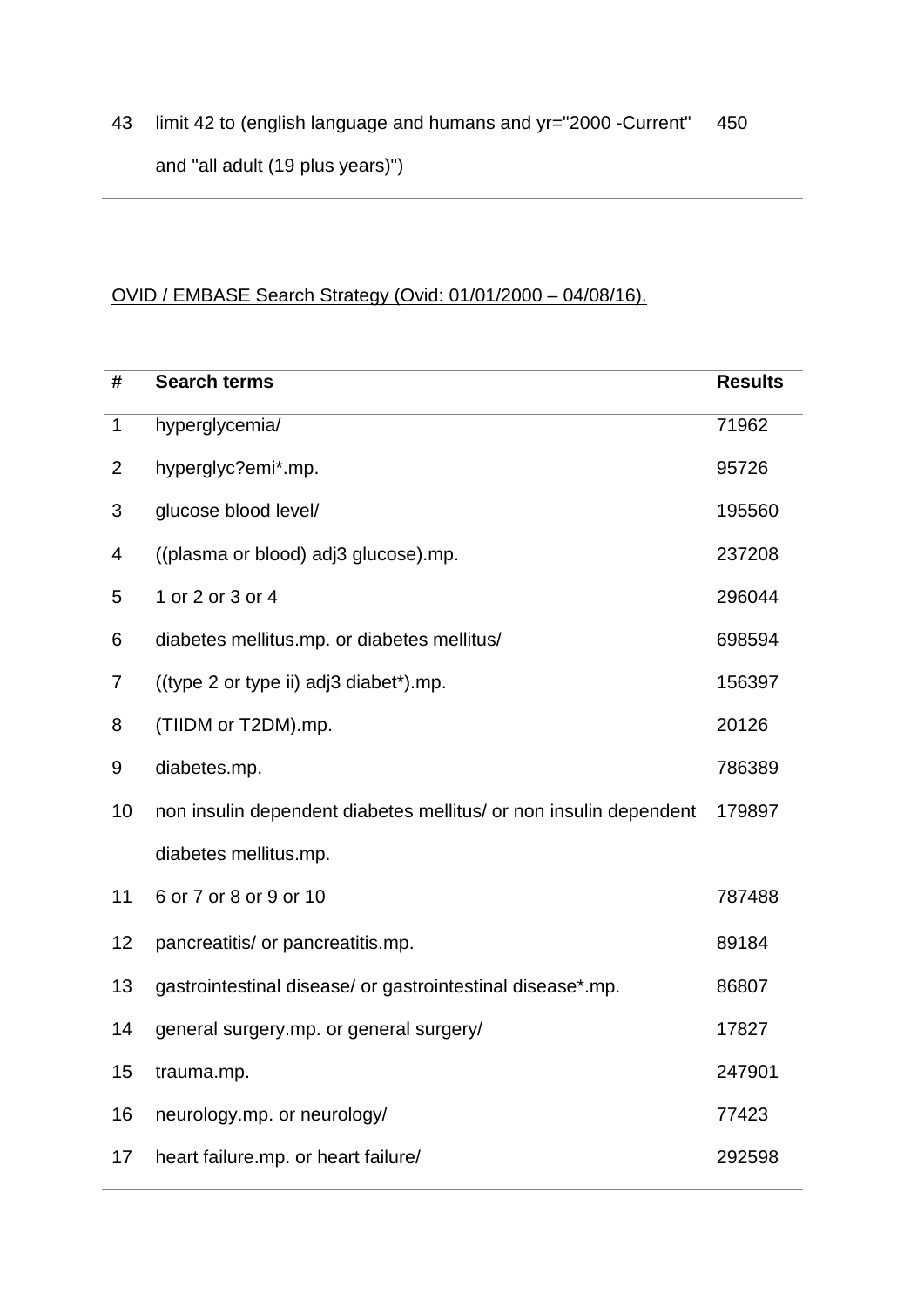| 18 | myocardial infarction.mp. or heart infarction/                        | 321934  |
|----|-----------------------------------------------------------------------|---------|
| 19 | cerebrovascular accident.mp. or cerebrovascular accident/             | 130065  |
| 20 | stroke.mp.                                                            | 317860  |
| 21 | sepsis/                                                               | 118809  |
| 22 | (sepsis of septic shock or septicemia).mp.                            | 29231   |
| 23 | pneumonia.mp. or pneumonia/                                           | 233308  |
| 24 | critical illness.mp. or critical illness/                             | 28288   |
| 25 | intensive care.mp. or intensive care/                                 | 255952  |
| 26 | ((critical* or acute or intensive) adj3 (care or ill or illness)).mp. | 332306  |
| 27 | 12 or 13 or 14 or 15 or 16 or 17 or 18 or 19 or 20 or 21 or 22 or     | 1891142 |
|    | 23 or 24 or 25 or 26                                                  |         |
| 28 | cohort analysis.mp. or cohort analysis/                               | 254277  |
| 29 | epidemiology/ or epidemiology.mp.                                     | 372341  |
| 30 | retrospective study.mp. or retrospective study/                       | 514730  |
| 31 | follow-up study.mp. or follow up/                                     | 1073095 |
| 32 | prospective study.mp. or prospective study/                           | 400622  |
| 33 | 28 or 29 or 30 or 31 or 32                                            | 2243954 |
| 34 | long term.mp.                                                         | 865173  |
| 35 | (predict* or subsequent or future or likelihood or predispose* or     | 2767547 |
|    | newly diagnosed).mp.                                                  |         |
| 36 | RIsk.mp. or risk/                                                     | 2718055 |
| 37 | (inciden* or prognosis or outcome*).mp.                               | 3551910 |
| 38 | 34 or 35 or 36 or 37                                                  | 7402235 |
| 39 | Hospital*.mp.                                                         | 1878313 |
| 40 | hospitalization/ or Hospitalization.mp.                               | 315143  |